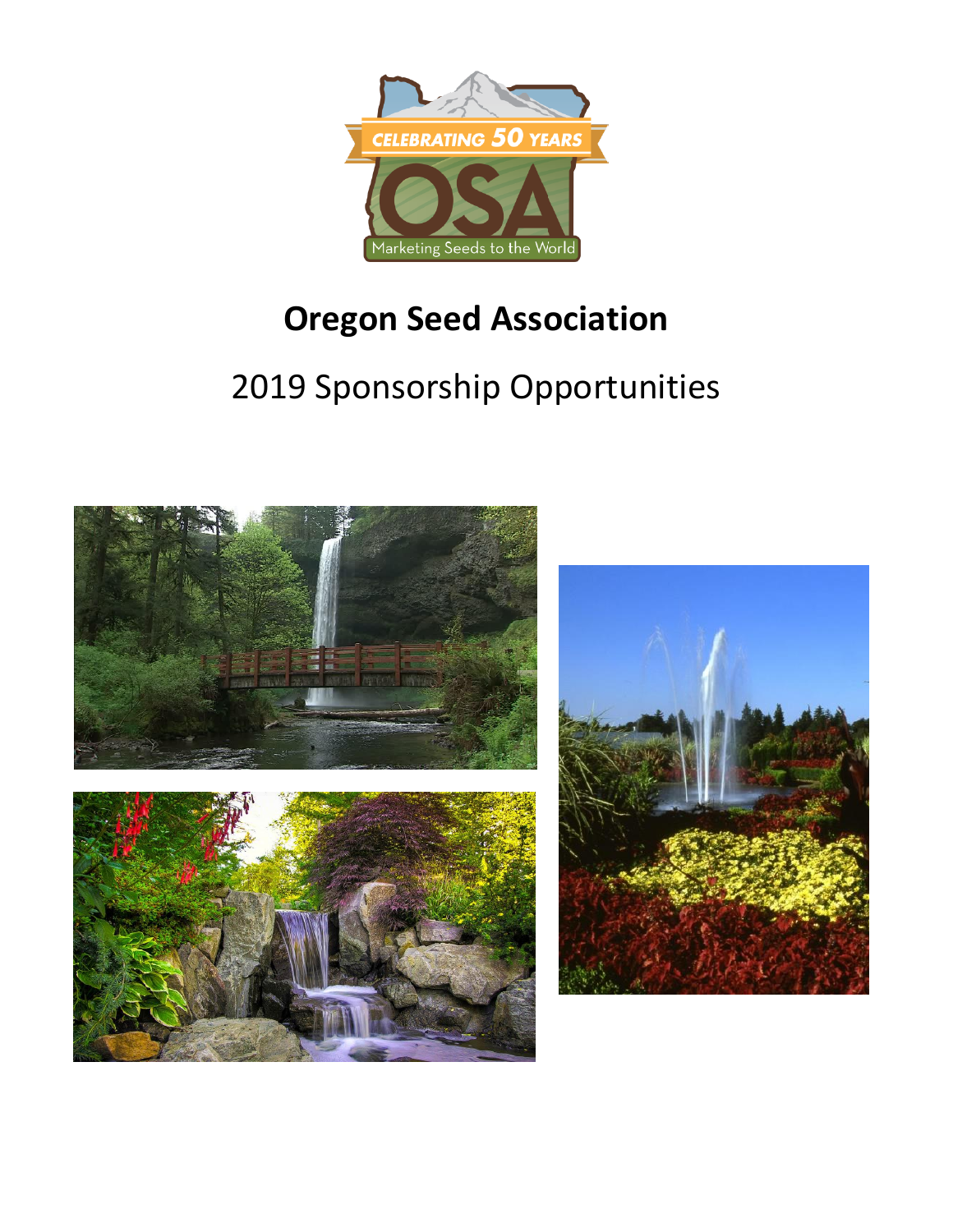

# **Table of Contents**

# Contact

For more information about the sponsorship packages on the following pages, or customizing a sponsorship package to fit your needs, please contact:

> Angie Smith **Executive Director** 503-685-7555 smith@pacwestcom.com www.oregonseed.org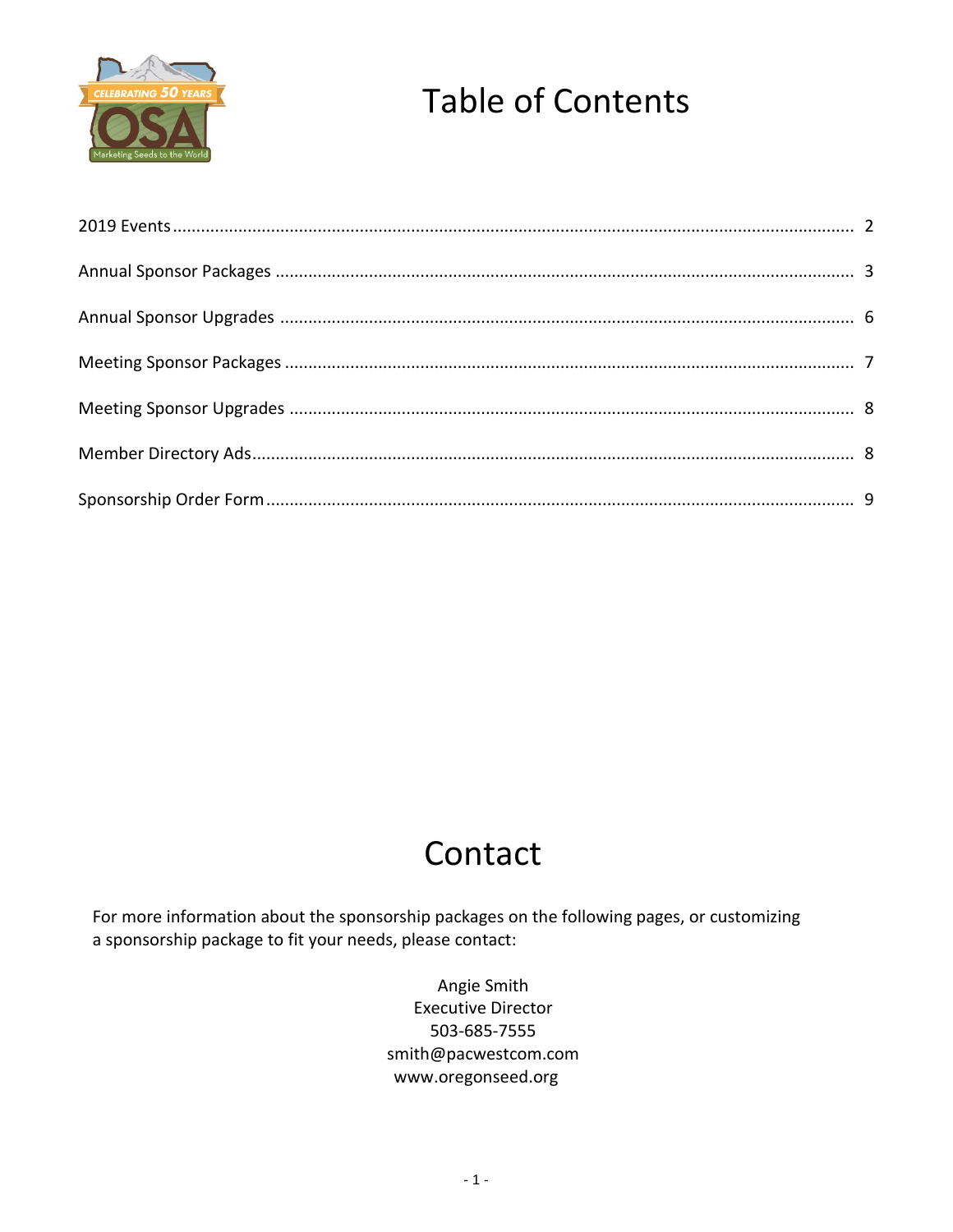

## 2019 Events

## **Mid-Winter Meeting**

January 17, 2019 Boulder Falls Inn & Conference Center, Lebanon, Ore. Registration will open in December 2018

Join us for the latest news, committee issues, and industry updates at this day-long event. The day concludes with a reception to honor OSA past presidents.

For lodging reservations contact: Best Western Premier Boulder Falls Inn 541-451-1000 – reference: Oregon Seed Assoc. Winter Meeting Rate: \$119 Block expires: Dec. 17, 2018

## **Annual Summer Convention**

June 25-26, 2019 Oregon Garden, Silverton, Ore. Registration will open in May 2019

Early check-in will start on Monday, June 24. Meetings begin early on Tuesday, and the day will conclude with our annual tribute to OSA's past presidents at a casual, outdoor reception in one of the resort's many beautiful gardens. Meetings will continue Wednesday morning. We will conclude the event with a silent auction, banquet dinner, and musical entertainment from a local, favorite band. Bring your dancing shoes!

For lodging reservations contact: Oregon Garden 503-874-2500, ext. 0 www.oregongardenresort.com – group ID & password: OSA Rates: start at \$129 Block expires: May 24, 2019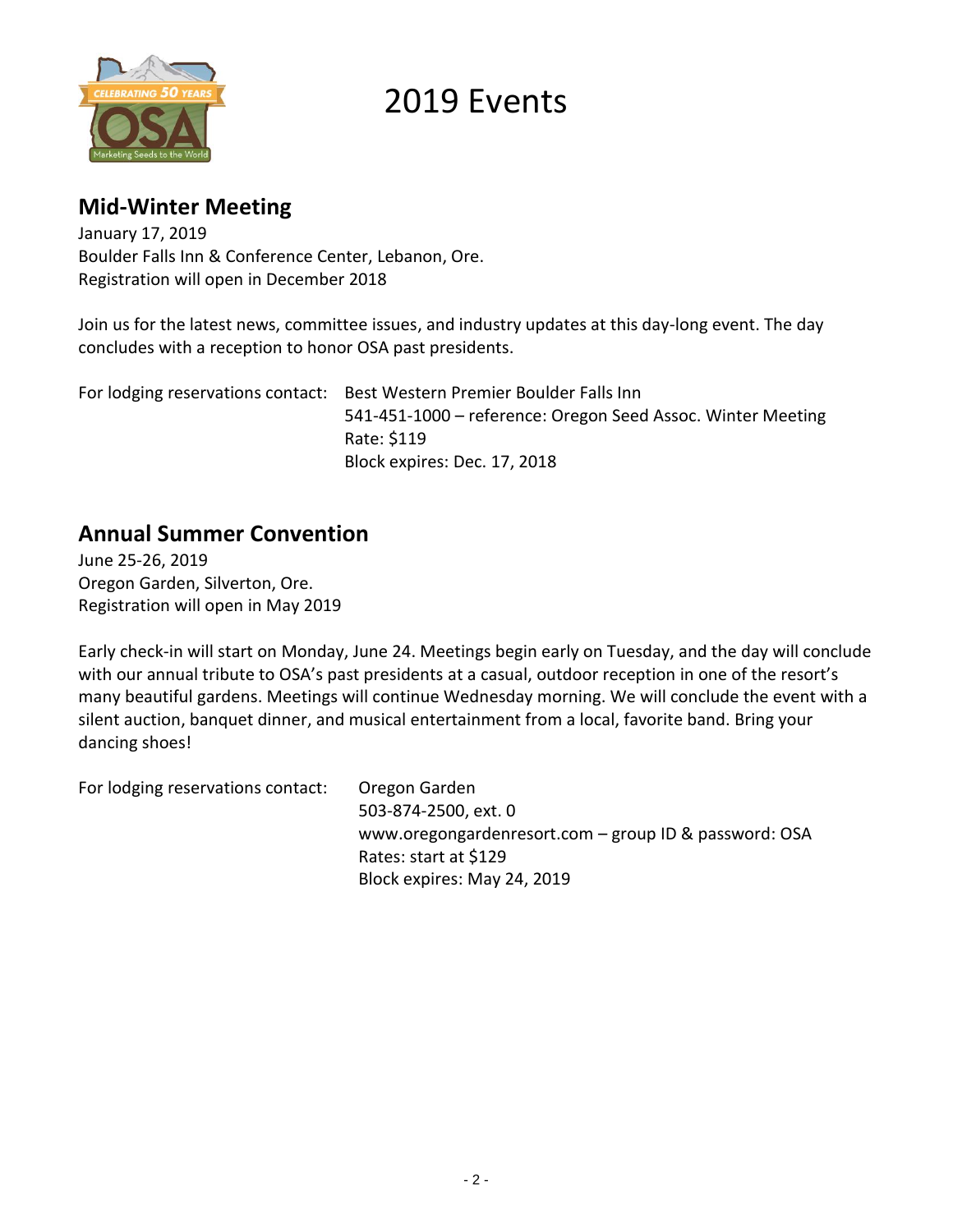

Annual packages are effective for the calendar year Jan. 1–Dec. 31, 2019. Registration is encouraged by Jan. 4, 2019, to take advantage of all sponsor benefits. Prorates and substitutions not available. Some of the options included are for OSA members only. Please contact the OSA office if you have any questions at 503-685-7555.

## **Base Package: Annual Sponsor**

All annual sponsor packages listed on the following pages include the following base benefits:  $\checkmark$  Company logo or name acknowledgement (see specific sponsor packages below)

- $\triangleright$  on display board at Events registration area
	- $\triangleright$  in Events attendee packets
	- $\triangleright$  in registration materials for Events
	- $\triangleright$  on projection slide displayed during pre-Events seating and breaks
	- $\triangleright$  on website for calendar year, beginning Jan. 1 or from date of commitment
	- $\triangleright$  in written/electronic newsletters for calendar year, beginning Jan. 1 or from date of commitment, whichever comes last
- $\checkmark$  Mention at podium
- $\checkmark$  Sponsor ribbons for all company attendees at Events

*"Events" defined as Mid-Winter Meeting (January) and Annual Convention (June).*

## **Annual Diamond Sponsor Package \$7,500**

One (1) exclusive Diamond sponsor package available, with first right of refusal

- $\checkmark$  Sponsor logo included with OSA logo on attendee give-away promotional item—item to be selected and supplied by OSA
- $\checkmark$  Logo & message on attendee lanyards at Events\*
- $\checkmark$  Two (2) member registrations for Mid-Winter Meeting; plus two (2) member registrations and two (2) spouse registrations for Annual Convention
- $\checkmark$  Full color ad in Events packets
- Tegistrations and two (2) spouse registrations for Affinian Convention<br>
✓ Full color ad in Events packets<br>
✓ Company logo included on display board at entrance to all meals and social events
- $\checkmark$  Reserved table near podium at convention banquet, and sponsor gift
- $\checkmark$  Exhibit table with priority placement at Mid-Winter Meeting & Annual Convention
- $\checkmark$  Company logo displayed on individual projection slide during pre-Events seating and breaks
- $\checkmark$  Five (5) minutes speaking time at podium during Mid-Winter Meeting & Annual Convention
- $\checkmark$  Logo displayed on signs at two (2) golf tee boxes at Annual Convention Golf Tournament
- $\checkmark$  Inside front cover full-color ad in member directory, size 3.25"W x 6"H (published January 2020)
- $\checkmark$  Company logo with Annual Sponsor Base Package

*\*Discount negotiable if sponsor supplies*

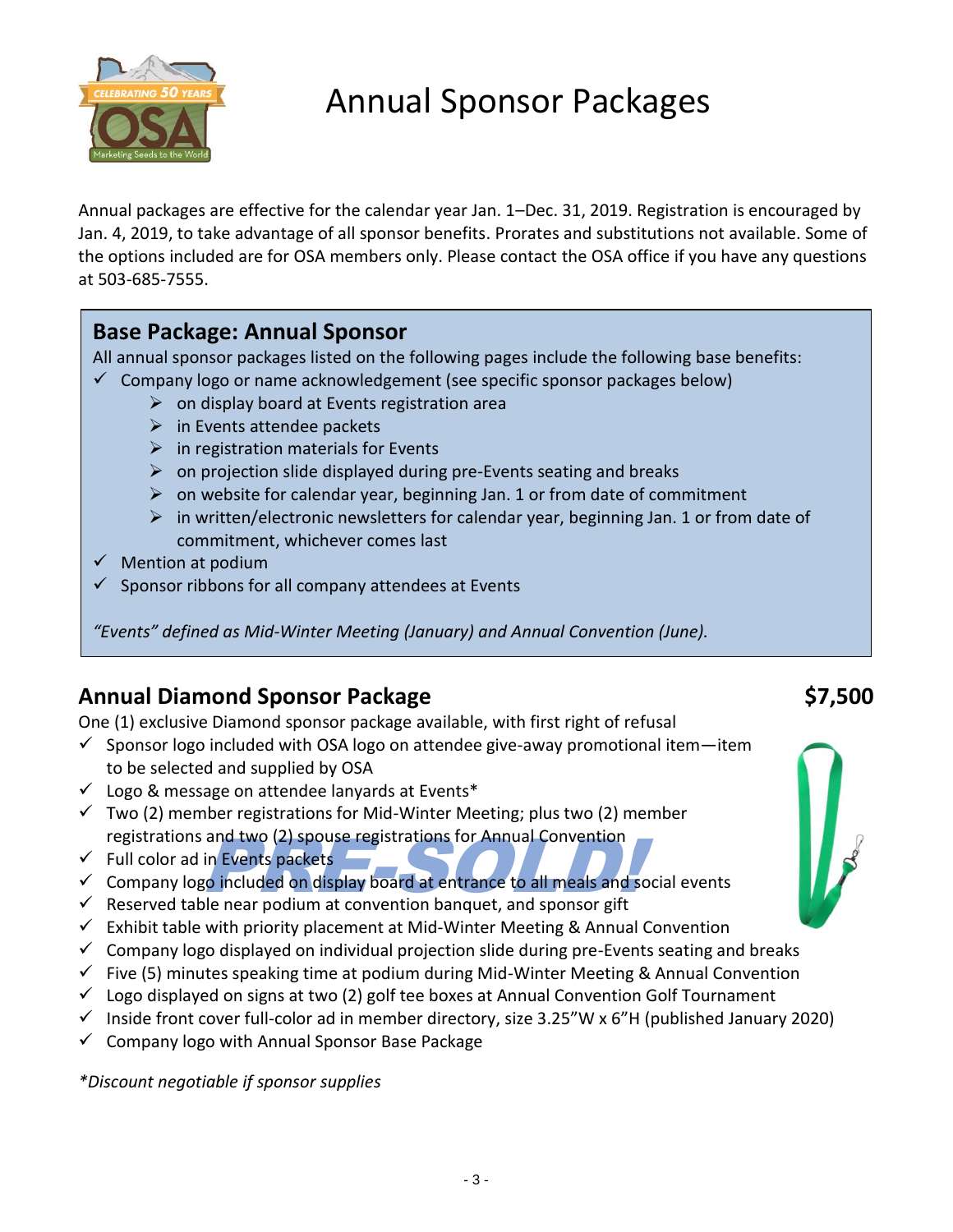

(cont.)

## **Annual Platinum Package "A" – Hotel Key Cards \$4,500**

One (1) Platinum "A" sponsor package available, with first right of refusal

- $\checkmark$  Logo & artwork on convention guest hotel key cards at Annual Convention\*
- $\checkmark$  Two (2) registrations at Events
- $\checkmark$  Full color ad in Events attendee packets
- $\checkmark$  Company logo included on display board at entrance to all meals and social events
- $\checkmark$  Reserved table near podium at convention banquet, and sponsor gift
- $\checkmark$  Exhibit table with priority placement at Mid-Winter Meeting & Annual Convention
- $\checkmark$  Company logo displayed on individual projection slide during pre-Events seating and breaks
- $\checkmark$  Five (5) minutes speaking time at podium during Mid-Winter Meeting & Annual Convention
- $\checkmark$  Logo displayed on signs at two (2) golf tee boxes at Annual Convention Golf Tournament
- $\checkmark$  Inside back cover full-color ad in member directory, size 3.25"W x 6"H (published January 2020)
- $\checkmark$  Company logo with Annual Sponsor Base Package

### *\*Discount negotiable if sponsor supplies*

*\*\*Priority locations include front inside cover, back inside cover, back outside cover, and two (2) at centerfold*

## **Annual Platinum Package "B" – WiFi**  $\frac{1}{2}$  $\frac{1}{2}$  $\frac{1}{2}$  $\frac{1}{2}$  $\frac{1}{2}$  $\frac{1}{2}$  $\frac{1}{2}$  $\frac{1}{2}$  $\frac{1}{2}$  $\frac{1}{2}$  $\frac{1}{2}$  $\frac{1}{2}$  $\frac{1}{2}$  $\frac{1}{2}$  $\frac{1}{2}$  $\frac{1}{2}$  $\frac{1}{2}$  $\frac{1}{2}$  **\frac{1}{**

One (1) Platinum "B" sponsor package available, with first right of refusal

- $\checkmark$  Company name used for hosted WiFi login and/or password
- $\checkmark$  Two (2) registrations at Events
- ✓ Full color ad in Events attendee packets
- $\checkmark$  Company logo included on display board at entrance to all meals and social events
- $\checkmark$  Reserved table near podium at convention banquet, and sponsor gift
- $\checkmark$  Exhibit table with priority placement at Mid-Winter Meeting & Annual Convention
- $\checkmark$  Company logo displayed on individual projection slide during pre-Events seating and breaks
- $\checkmark$  Five (5) minutes speaking time at podium during Mid-Winter Meeting & Annual Convention
- $\checkmark$  Logo displayed on signs at two (2) golf tee boxes at Annual Convention Golf Tournament
- $\checkmark$  Full page (3.25"W x 6"H), color ad in member directory, with priority placement\*\* and first right of refusal (published January 2020)
- ✓ Company logo with Annual Sponsor Base Package

### *\*Discount negotiable if sponsor supplies*

*\*\*Priority placement includes (if available) front inside cover, back inside cover, back outside cover, and two (2) at centerfold*



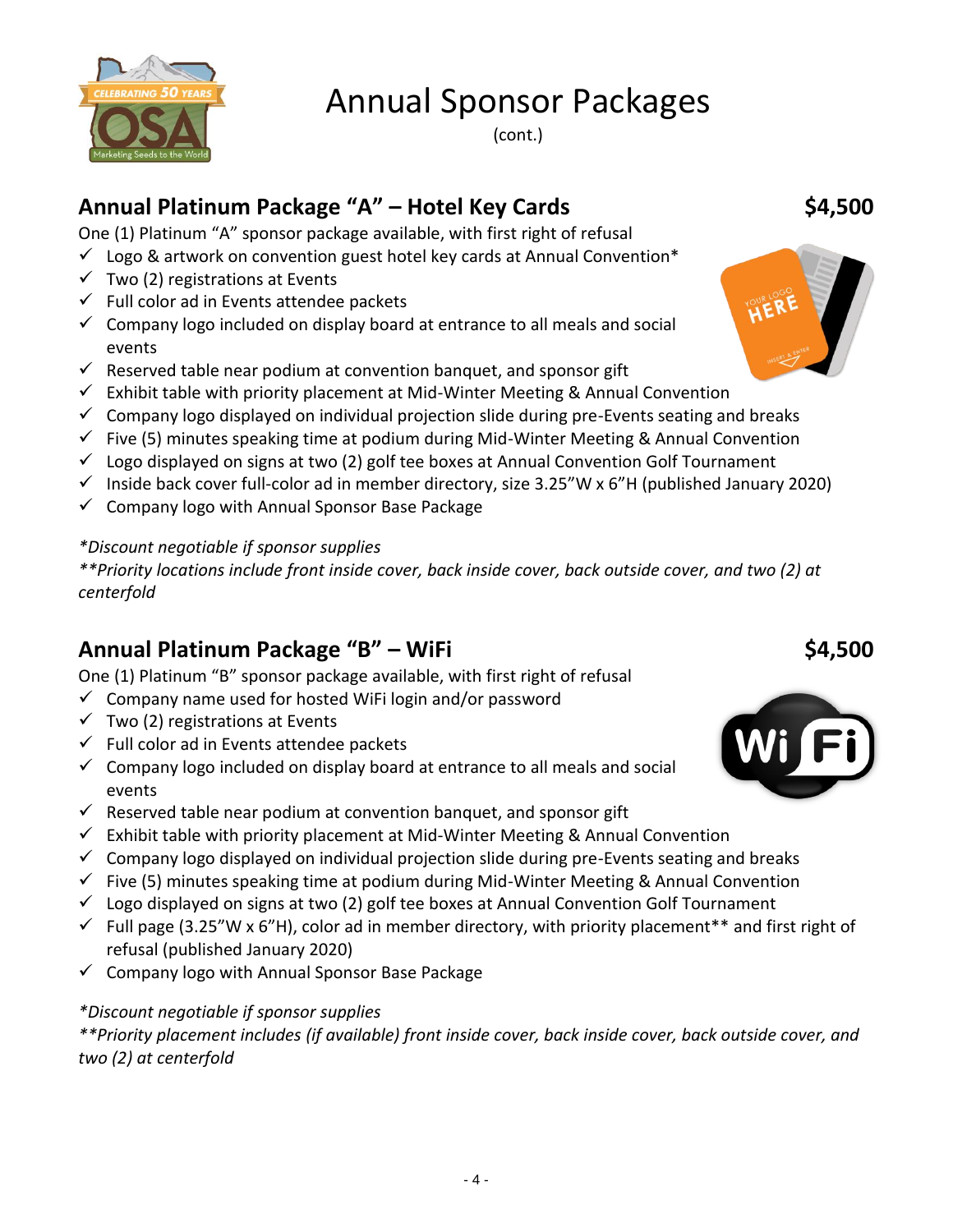

(cont.)

## **Annual Platinum Package "C" – Beverages Tickets & Napkins \$4,500**

One (1) Platinum "C" sponsor package available, with first right of refusal

- $\checkmark$  Logo on all drink tickets provided to attendees for convention and meetings
- $\checkmark$  Logo on beverage napkins<sup>\*</sup> used at all event beverage stations
- $\checkmark$  Two (2) registrations at Events
- $\checkmark$  Full color ad in Events attendee packets
- ↓ Company logo included on display board at entrance to all meals and so<br>
← Reserved table near podium at convention banquet, and sponsor gift  $\checkmark$  Company logo included on display board at entrance to all meals and social events
- 
- $\checkmark$  Exhibit table with priority placement at Mid-Winter Meeting & Annual Convention
- $\checkmark$  Company logo displayed on individual projection slide during pre-Events seating and breaks
- $\checkmark$  Five (5) minutes speaking time at podium during Mid-Winter Meeting & Annual Convention
- $\checkmark$  Logo displayed on signs at two (2) golf tee boxes at Annual Convention Golf Tournament
- $\checkmark$  Outside back cover full-color ad in member directory, size 3.25"W x 6"H (published January 2020)
- $\checkmark$  Company logo with Annual Sponsor Base Package

*\*Discount negotiable if sponsor supplies*

## **Annual Gold Package <b>\$3,000** \$3,000

Number of available Annual Gold sponsor packages varies

- $\checkmark$  Exclusive sponsor of one (1) meal or social event at Mid-Winter Meeting & Annual Convention
- $\checkmark$  One (1) registration at Events
- $\checkmark$  Full color ad in Events attendee packets
- $\checkmark$  Company logo included on display board at entrance to meal or social event
- $\checkmark$  Exhibit table with priority placement at Mid-Winter Meeting & Annual Convention
- $\checkmark$  Company logo displayed on individual projection slide during pre-Events seating and breaks
- $\checkmark$  Two (2) minutes speaking time at podium during Mid-Winter Meeting & Annual Convention
- $\checkmark$  Full page (3.25"W x 6"H), color ad in member directory, with priority placement\*\* and first right of refusal (published January 2020)
- $\checkmark$  Company logo with Annual Sponsor Base Package

*\*\*Priority placement includes (if available) front inside cover, back inside cover, back outside cover, and two (2) at centerfold*

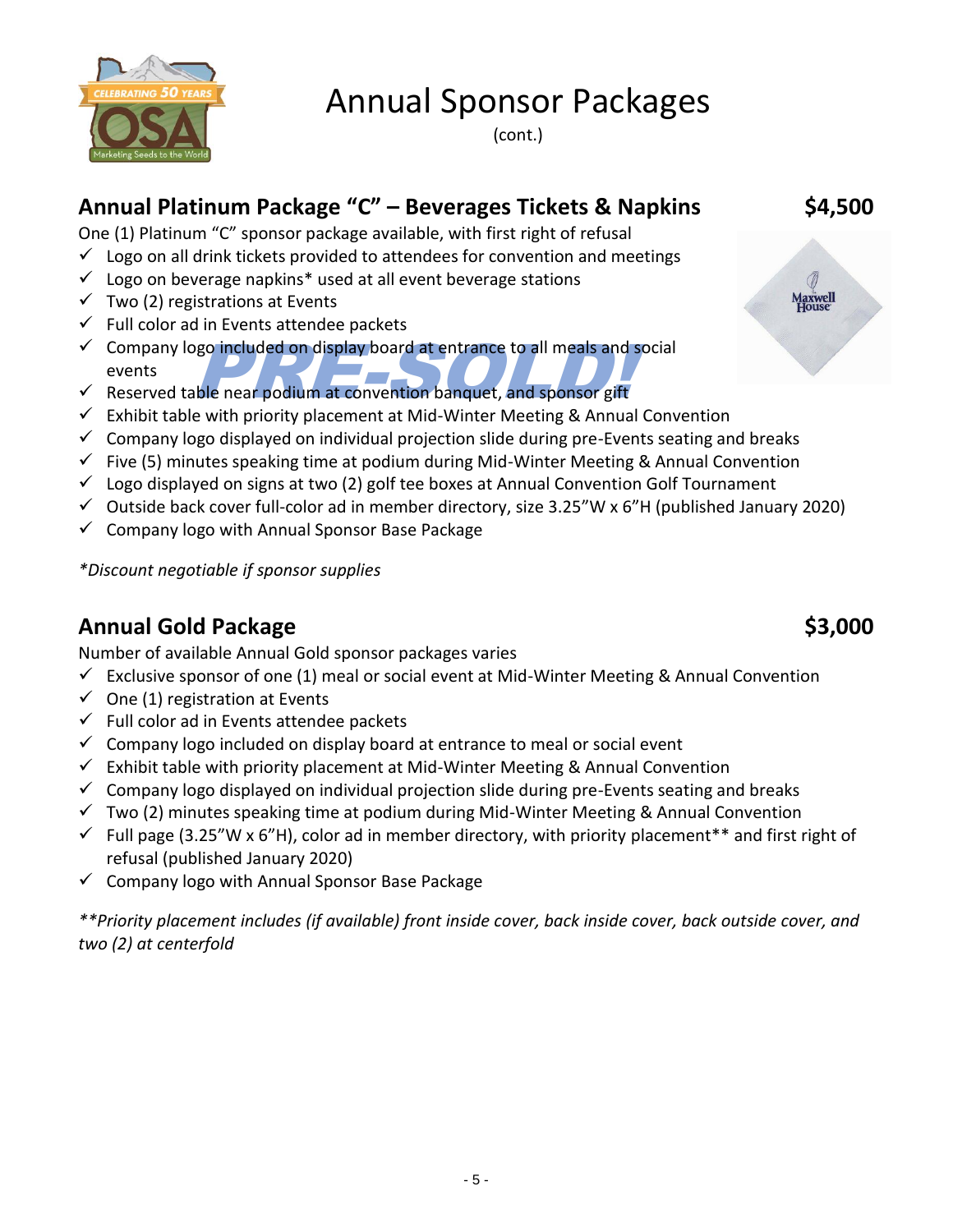

(cont.)

| <b>Annual Silver Package</b><br>Unlimited Annual Silver sponsor packages available<br>$\checkmark$ One (1) registration at Events<br>$\checkmark$ Full color ad in Events attendee packets<br>$\checkmark$ Exhibit table at Mid-Winter Meeting & Annual Convention<br>$\checkmark$ Two (2) minutes speaking time at podium during Mid-Winter Meeting & Annual Convention<br>$\checkmark$ Half page (3.25"W x 3"H), color ad in member directory<br>$\checkmark$ Company logo with Annual Sponsor Base Package | \$1,500     |
|---------------------------------------------------------------------------------------------------------------------------------------------------------------------------------------------------------------------------------------------------------------------------------------------------------------------------------------------------------------------------------------------------------------------------------------------------------------------------------------------------------------|-------------|
| <b>Annual Bronze Package</b><br>Unlimited Annual Bronze sponsor packages available<br>$\checkmark$ Business card size (3.25"W x 2"H), color ad in member directory<br>✓ Company logo with Annual Sponsor Base Package                                                                                                                                                                                                                                                                                         | <b>S500</b> |
| <b>Annual Contributing Package</b><br>Unlimited Annual Contributing sponsor packages available                                                                                                                                                                                                                                                                                                                                                                                                                |             |

 $\checkmark$  Company name with Annual Sponsor Base Package

### **Annual Sponsor Upgrades** Add any or all of these options to any above Annual Sponsor Package: ✓ Full color ad in Events attendee packets **\$200** ✓ Exhibit table at Mid-Winter Meeting & Annual Convention **\$200** ✓ Five (5) minutes speaking time at podium during Mid-Winter Meeting & Annual **\$100** Convention ✓ Company featured in Member Spotlight section at www.oregonseed.org, with **\$60** photo or video and article for six (6) months (OSA members only) ✓ Logo displayed on sign at one (1) golf tee box at Annual Convention Golf **\$50 Tournament** ✓ Upgrade ad in member directory (does not include covers) **\$50** ✓ Logo listed on website at www.oregonseed.org/members in lieu of company name **\$50** (OSA members only)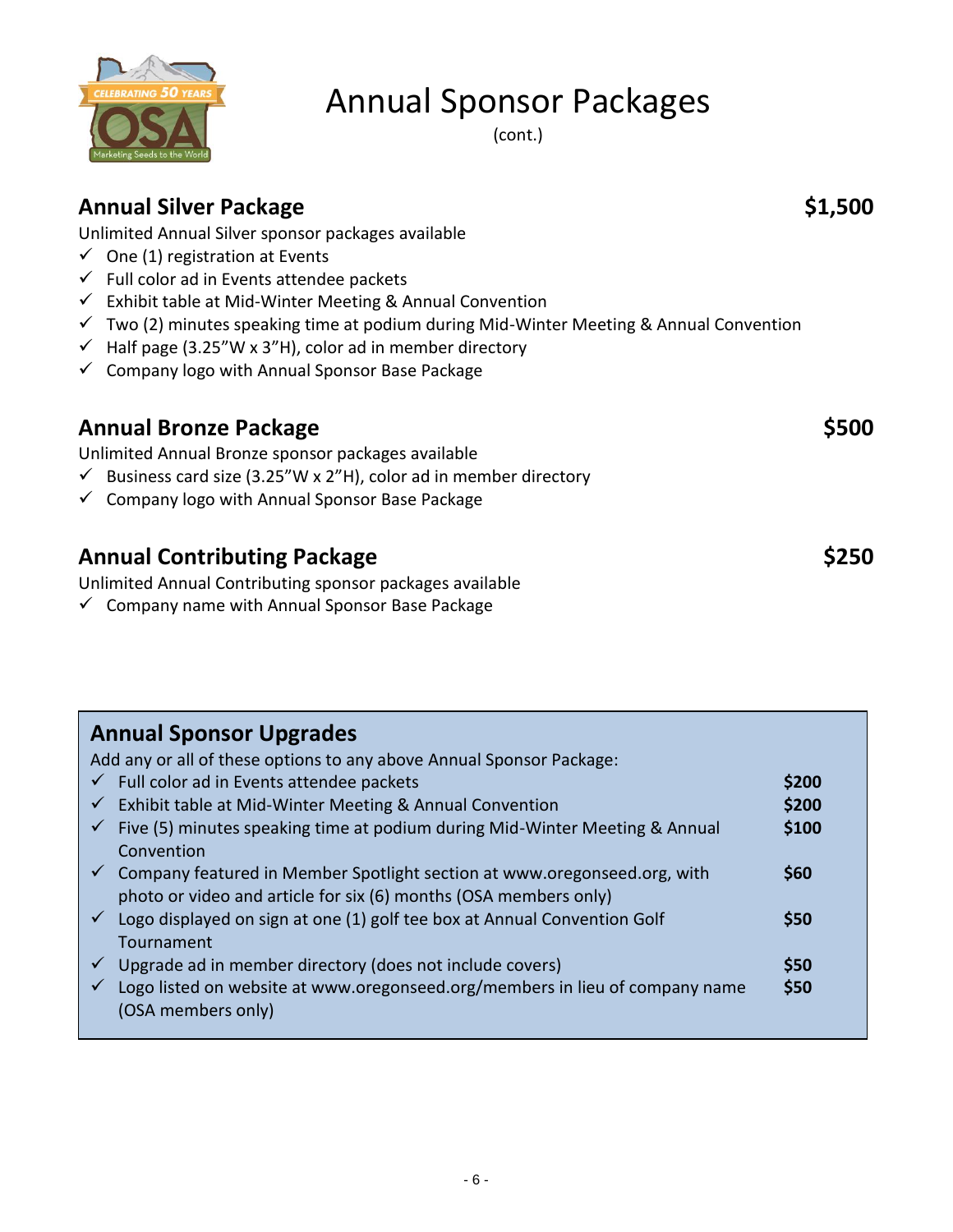

# Meeting Sponsor Packages

The following sponsor packages are for a single event during the 2019 calendar year, in lieu of an Annual Sponsorship Package. Registration dates are noted below. Substitutions are not available. Some of the options included are for OSA members only. Please contact OSA if you have any questions.

## **Base Package: Meeting Sponsor**

All meeting sponsor packages listed on the following pages include the following base benefits:

- $\checkmark$  Company logo acknowledgement
	- $\triangleright$  on display board at meeting registration area
	- $\triangleright$  in meeting attendee packets and registration materials
	- $\triangleright$  on projection slide displayed during pre-meeting seating and breaks
- ✓ Mention at podium
- $\checkmark$  Sponsor ribbons for all company attendees

## **Mid-Winter Meeting Sponsor Package\* \$1,000**

January 17, 2019 Boulder Falls Inn & Conference Center, Lebanon, Ore.

Sponsor package includes:

- $\checkmark$  One (1) registration to Mid-Winter Meeting
- $\checkmark$  Full color ad in meeting attendee packets
- $\checkmark$  Exhibit table
- ✓ Plus Meeting Sponsor Base Package

\*Register for sponsorship by January 4, 2019

## **Summer Convention Sponsor Package\* \$2,000**

June 25-26, 2019 Oregon Garden, Silverton, Ore.

Sponsor package includes:

- $\checkmark$  Shared sponsor of one (1) meal or activity with company logo on display board at entrance to event
- $\checkmark$  One (1) registration to Annual Convention
- $\checkmark$  Full color ad in meeting attendee packets
- $\checkmark$  Exhibit table for 2-day event
- ✓ Plus Meeting Sponsor Base Package

\*Register for sponsorship by June 10, 2019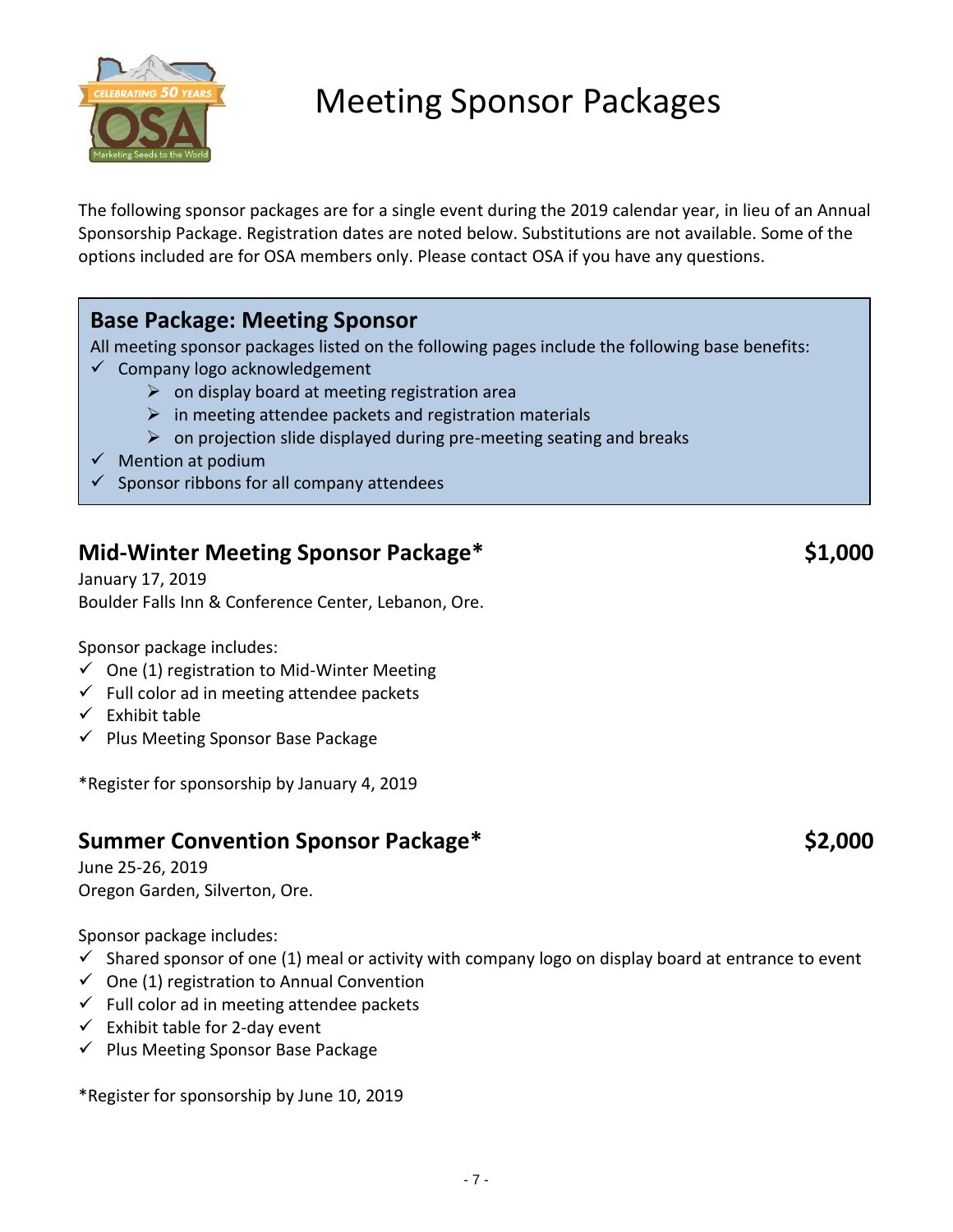

## Meeting Sponsor Packages

(cont.)

| <b>Meeting Sponsor Upgrades</b> |                                                                                              |       |
|---------------------------------|----------------------------------------------------------------------------------------------|-------|
| $\checkmark$                    | Exclusive sponsor of one (1) meal or activity with company logo on display board             | \$750 |
|                                 | at entrance to event                                                                         |       |
|                                 | $\checkmark$ Five (5) minutes speaking time at podium at either Mid-Winter Meeting or Annual | \$100 |
|                                 | Convention                                                                                   |       |
|                                 | $\checkmark$ Company featured in Member Spotlight section at www.oregonseed.org, with        | \$60  |
|                                 | photo or video and article for six (6) months (OSA members only)                             |       |
|                                 | Logo displayed on sign at one (1) golf tee box at Annual Convention Golf                     | \$50  |
|                                 | Tournament                                                                                   |       |
|                                 | Logo listed on website at www.oregonseed.org/members in lieu of company name                 | \$50  |
|                                 | (OSA members only)                                                                           |       |
|                                 |                                                                                              |       |

# Member Directory Ads

Published Winter 2019

Order an ad in the member directory as an addition to any sponsor package, or as a standalone option:

| $\checkmark$ Cover Page (upon availability) 3.25"W x 6"H | \$250 |
|----------------------------------------------------------|-------|
| $\checkmark$ Full Page 3.25"W x 6"H                      | \$150 |
| $\checkmark$ Half Page 3.25"W x 3"H                      | \$100 |
| ← Business Card 3.25"W x 2"H                             | \$50  |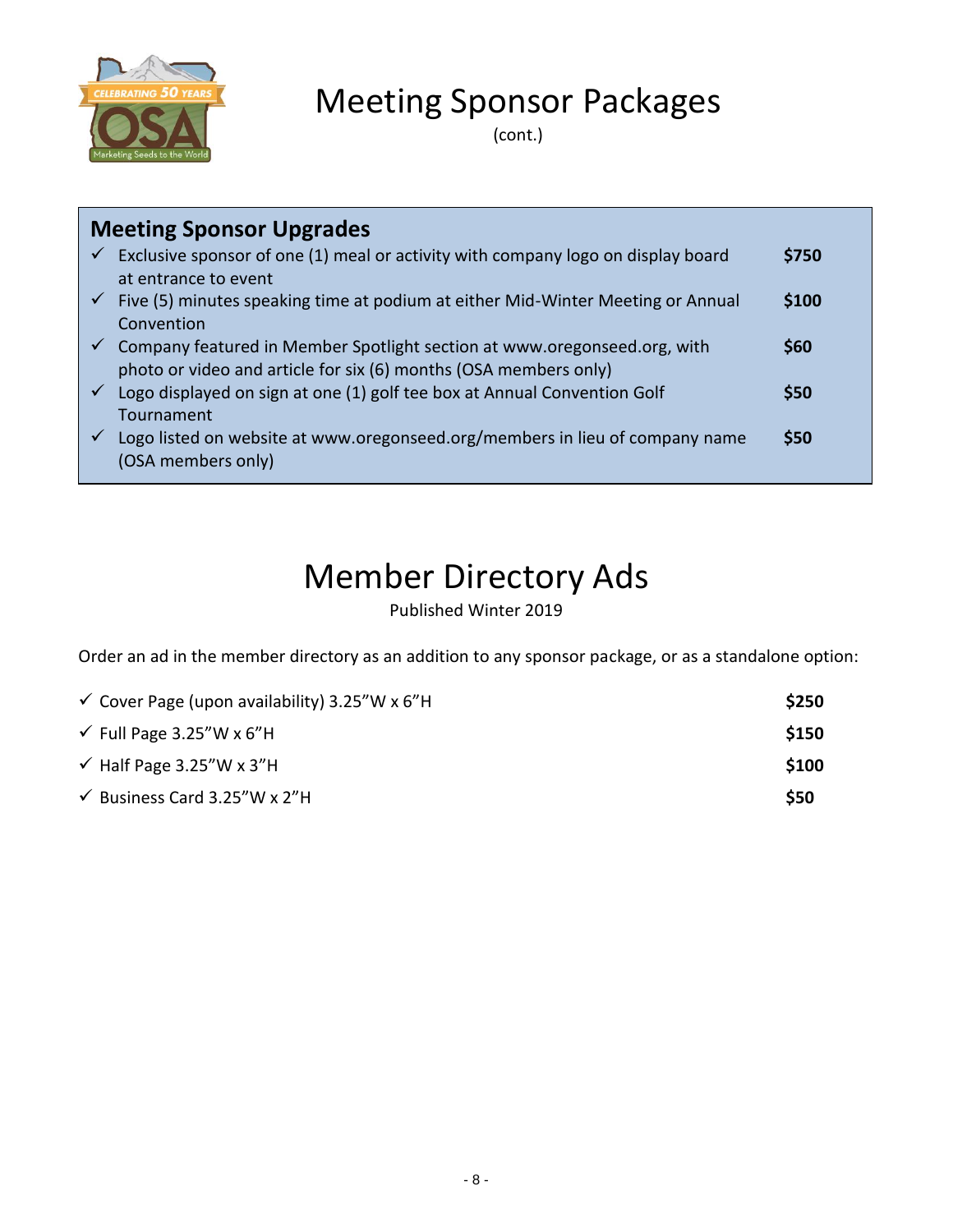

# **Oregon Seed Association** 2019 Sponsorship Order Form

| Company Name:<br><u> 1980 - Jan Stein Stein, Amerikaansk politiker (</u>    |  |  |
|-----------------------------------------------------------------------------|--|--|
| <b>Contact Person:</b>                                                      |  |  |
| Address:<br><u> 1989 - John Stein, Amerikaansk konstantinopler († 1989)</u> |  |  |
|                                                                             |  |  |
| Email:                                                                      |  |  |

### **Annual Sponsor Packages**

|                                                                                     | \$4,500 |
|-------------------------------------------------------------------------------------|---------|
|                                                                                     | \$3,000 |
|                                                                                     | \$1,500 |
|                                                                                     | \$500   |
|                                                                                     | \$250   |
| <b>Annual Sponsor Upgrades</b>                                                      |         |
|                                                                                     | \$200   |
|                                                                                     | \$200   |
| Five (5) minutes podium speaking time at Mid-Winter Meeting & Annual Convention     | \$100   |
| www.oregonseed.org                                                                  | \$60    |
| Logo displayed on sign at one (1) golf tee box at Annual Convention Golf Tournament | \$50    |
|                                                                                     | \$50    |

### **Meeting Sponsor Packages**

Logo listed a[t www.oregonseed.org/members](http://www.oregonseed.org/members) in lieu of company name ........................... \$50

Subtotal: \$\_\_\_\_\_\_\_\_\_\_